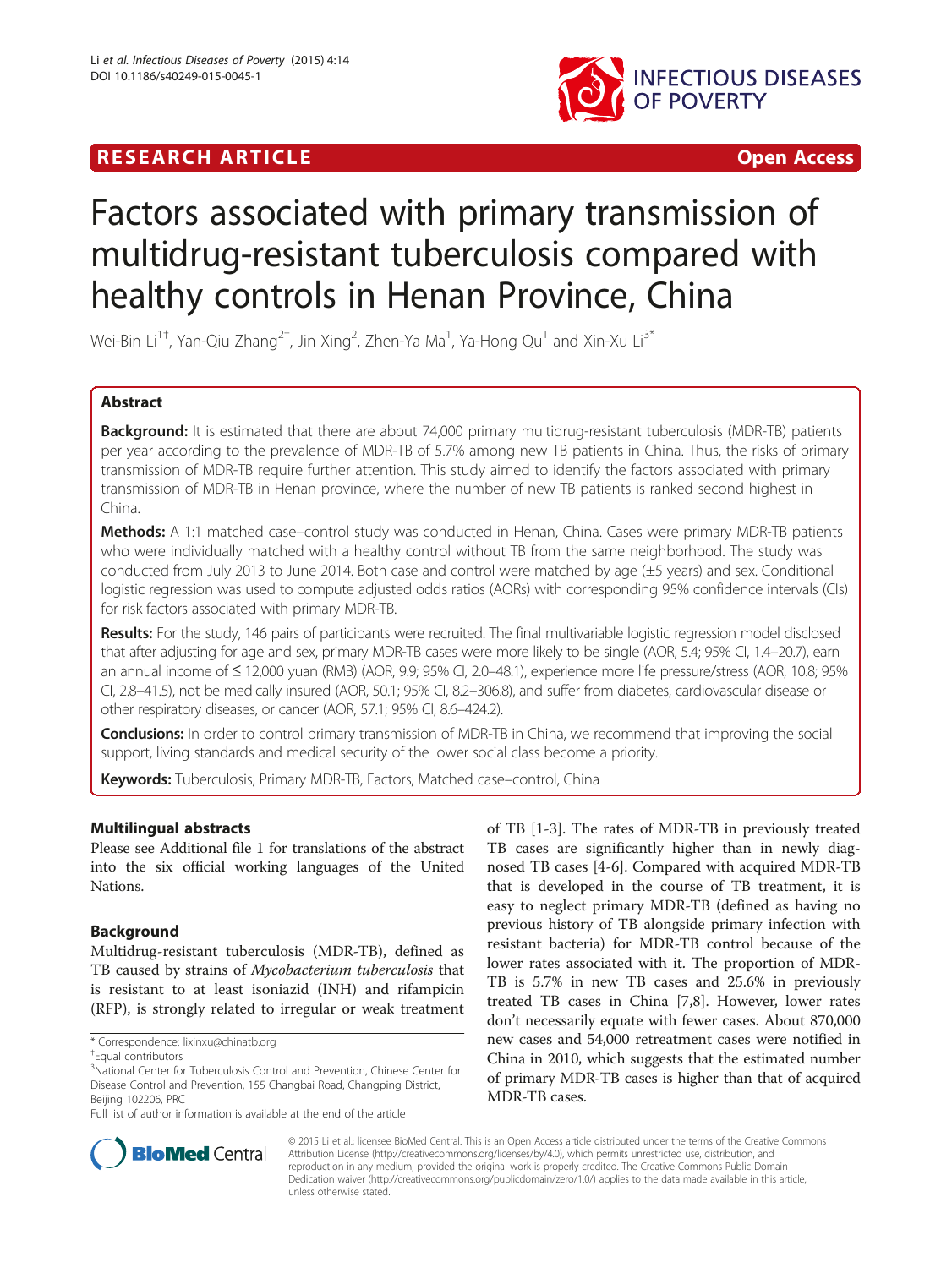Nosocomial transmission of MDR-TB among human immunodeficiency virus (HIV) infected patients and health workers as well as household transmission of MDR-TB have been investigated since the 1990s [[9-11](#page-5-0)]. In recent years, the extensive person-to-person transmission of MDR-TB has been of concern in many countries. A study in Papua New Guinea showed transmission of MDR-TB, whilst another study in Spain suggested that MDR-TB in a low-incidence region showed a high rate of transmission [[12,13\]](#page-5-0). China also documented that transmission of MDR-TB strains was a serious concern in big cities and some rural areas [[14,15](#page-5-0)]. The transmission of MDR-TB in the general population is a huge public health challenge for MDR-TB control. Thus, prompt, effective, and appropriate actions to interrupt the transmission must be urgently taken.

However, research on independent or dependent determinants of primary MDR-TB is scanty, and research on the risk factors in a representative data associated with primary MDR-TB is scarce in China. Although a study reported a high rate of primary MDR-TB in a general population with no identifiable risk factors for MDR-TB [[16](#page-5-0)], more studies on primary MDR-TB are needed to verify this. In 2012, the number of new TB cases in Henan province ranked second highest in China. Therefore, we aimed to explore the risk factors possibly associated with primary transmission of MDR-TB in Henan, such as sociodemographic characteristics, daily behaviors, and medical experiences, and provide insights into effective primary MDR-TB control, i.e. interrupting transmission of MDR-TB in the general population in China.

## Methods

Between July 2013 and June 2014, 146 primary MDR-TB cases were selected in Henan. The cases were confirmed by five prefecture-level TB dispensaries that implemented the MDR-TB control programs of the Global Fund, and by a prefecture-level TB dispensary that implemented the MDR-TB control program of the Bill & Melinda Gates Foundation. All MDR-TB cases were identified by the laboratories of these prefecture-level TB dispensaries, using sputum culture and drug susceptibility testing (DST), with the proportion method for INH, RFP, ethambutol, and streptomycin, following the Guidelines for Surveillance of Drug Resistance in Tuberculosis (Second Edition) published by the World Health Organization (WHO) [[17](#page-5-0)]. All laboratories of these prefecture-level TB dispensaries were accredited to diagnose MDR-TB by the TB reference laboratory of the Henan Center for Disease Control and Prevention (Henan CDC).

Each primary MDR-TB case was individually matched with a healthy control using the local population

management system. The candidates for each control were selected from the same neighborhood of each case i.e. living in the nearest village or community. The age (±5 years) and gender of the control was matched to its corresponding case. The matched control was included if he or she did not have confirmed TB or any other pulmonary disease, as according to the diagnostic criteria of the National Tuberculosis Control Program in China [[18\]](#page-5-0), and if he or she had the most similar matching conditions to the case. All participants were systematically tested for HIV.

A structured questionnaire was developed and pretested before interviews with study participants began (see Additional file [2](#page-5-0)). This study was evaluated and approved by the Ethics Review Committees (ERCs) of both the Henan CDC and the China CDC. Before the interviews, all participants were asked for their written informed consent. The questionnaire covered sociodemographic characteristics, daily behaviors, and medical experiences of primary MDR-TB cases in the year prior to them becoming patients, and of healthy controls in the same year. Office workers/jobs that require mental skills and manual labor workers are referred to as skilled and unskilled workers, respectively, in this study. All the interviews were conducted in participants' homes, rooms of local CDCs, or TB dispensaries, as chosen by the participants. The matched participants were interviewed on the same day by the same interviewer. Privacy was ensured while interviews were being conducted.

A conditional logistic regression model was used to account for the matched case–control study design. All analyses were performed using the SAS statistical package (version 9.2, SAS Institute, Inc., Cary, NC). Univariable analysis was done for computing unadjusted matched odds ratios (ORs) and their 95% confidence intervals (CIs). The level of significance was assessed by the Wald  $\chi^2$  test. Variables with  $p$ -values < 0.05 were entered into a multivariable conditional logistic regression model to simultaneously examine their independent effects (adjusted ORs, AORs) through stepwise deletion of variables. The final model was obtained until all predictors left had  $p$ -values < 0.05.

## Results

As shown in Table [1](#page-2-0), 146 primary MDR-TB cases and matched controls were enrolled in the study. The mean ages of both groups were  $48 \pm 17$  years old and  $48 \pm$ 16 years old, respectively, and 66.7% were males. Compared with controls, primary MDR-TB cases were more likely to have an education level of middle school or below (43.1% versus 17.6%) and be single (33.3% versus 17.6%). There were similar proportions of employment between primary MDR-TB cases and controls: 19.6% and 13.7% were unemployed, 31.4% and 39.2% were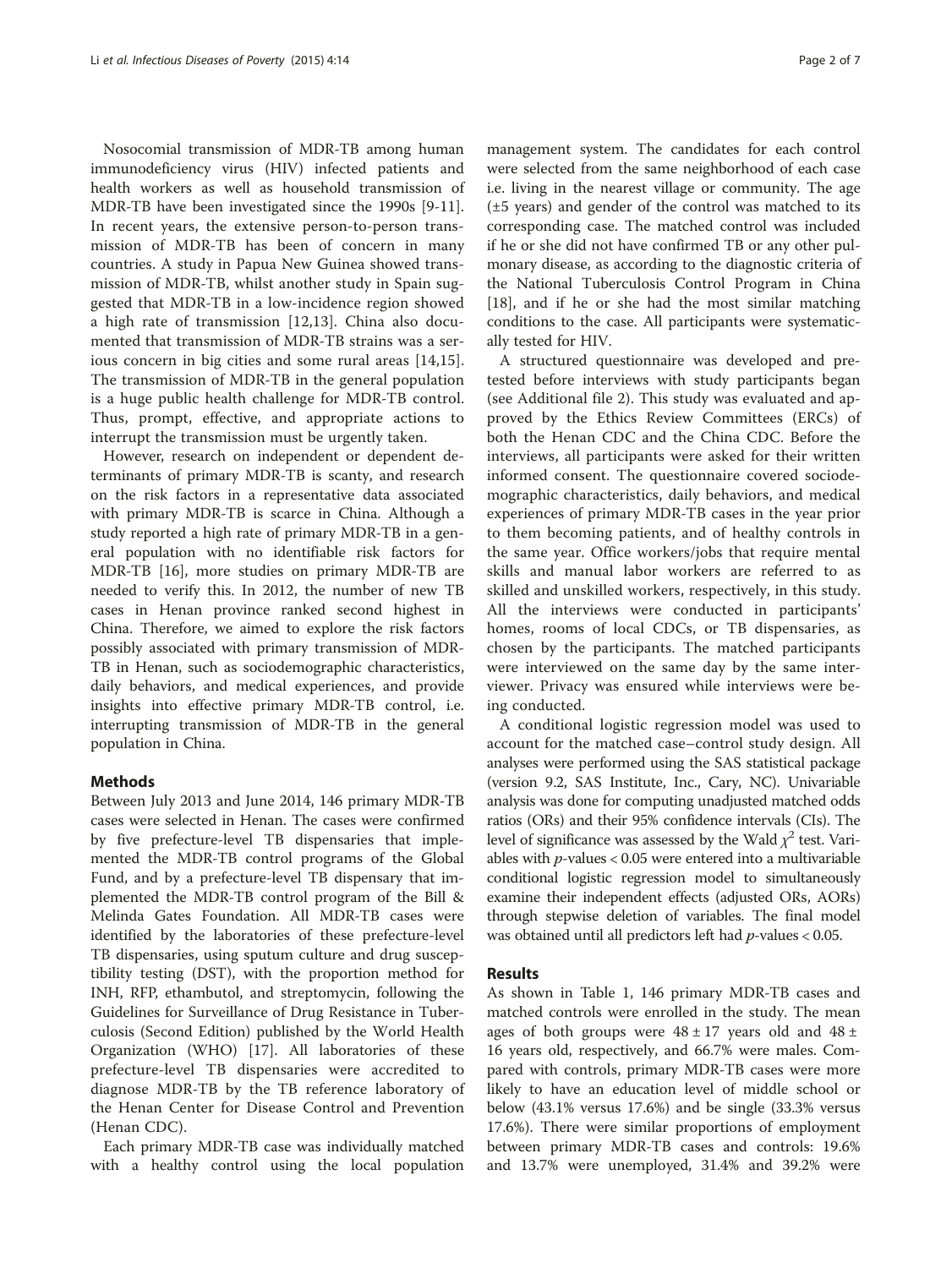| <b>Variables</b>                                         |                                            | <b>Primary MDR-TB cases Controls</b><br>n(%) |              | Wald           | p-value   | <b>COR (95%CI)</b>   |
|----------------------------------------------------------|--------------------------------------------|----------------------------------------------|--------------|----------------|-----------|----------------------|
|                                                          |                                            |                                              | n(%)         | $\chi^2$ value |           |                      |
| Total (N)                                                |                                            | 146 (100.00)                                 | 146 (100.00) | <b>NA</b>      | <b>NA</b> | <b>NA</b>            |
| Sex                                                      | Male                                       | 97 (66.67)                                   | 97 (66.67)   | <b>NA</b>      | <b>NA</b> | <b>NA</b>            |
|                                                          | Female                                     | 49 (33.33)                                   | 49 (33.33)   | <b>NA</b>      | <b>NA</b> | <b>NA</b>            |
| Age (years)                                              | (mean $\pm$ standard deviation)            | $48 \pm 17$                                  | $48 \pm 16$  | <b>NA</b>      | <b>NA</b> | <b>NA</b>            |
|                                                          | [median (min, max)]                        | 48 (18, 79)                                  | 49 (18, 77)  | <b>NA</b>      | <b>NA</b> | <b>NA</b>            |
| <b>Education</b>                                         | Middle school and above                    | 83 (56.86)                                   | 120 (82.35)  |                |           | 1.00                 |
|                                                          | Illiterate or elementary school 63 (43.14) |                                              | 26 (17.65)   | 6.78           | 0.0092    | 4.25 (1.43-12.63)    |
| Single                                                   | No                                         | 97 (66.67)                                   | 120 (82.35)  |                |           | 1.00                 |
|                                                          | Yes                                        | 49 (33.33)                                   | 26 (17.65)   | 4.32           | 0.0377    | 5.00 (1.10-22.81)    |
| <b>Employment</b>                                        | Unemployed                                 | 29 (19.61)                                   | 20 (13.73)   |                |           | 1.00                 |
|                                                          | Skilled or unskilled worker                | 46 (31.37)                                   | 57 (39.22)   | 1.02           | 0.3132    | $0.53(0.15 - 1.82)$  |
|                                                          | Migrant worker                             | 37 (25.49)                                   | 34 (23.53)   | 0.17           | 0.6763    | $0.76(0.21 - 2.79)$  |
|                                                          | Farmer                                     | 34 (23.53)                                   | 34 (23.53)   | 0.35           | 0.5554    | $0.62(0.13 - 3.01)$  |
| Annual income (RMB)                                      | $>12,000$ yuan                             | 26 (17.65)                                   | 72 (49.02)   |                |           | 1.00                 |
|                                                          | $\leq$ 12,000 yuan                         | 120 (82.35)                                  | 74 (50.98)   | 8.83           | 0.0030    | $6.33(1.87 - 21.40)$ |
| Area of residence                                        | Urban                                      | 57 (39.22)                                   | 77 (52.94)   |                |           | 1.00                 |
|                                                          | Rural                                      | 89 (60.78)                                   | 69 (47.06)   | 2.24           | 0.1344    | $2.00(0.81 - 4.96)$  |
| Size of living space                                     | $\geq 40$ m <sup>2</sup>                   | 46 (31.37)                                   | 86 (58.82)   |                |           | 1.00                 |
|                                                          | $<$ 40 m <sup>2</sup>                      | 100 (68.63)                                  | 80 (41.18)   | 6.34           | 0.0188    | 3.00 (1.28-7.06)     |
| Floor in building of living space Second floor and above |                                            | 40 (27.45)                                   | 83 (56.86)   |                |           |                      |
|                                                          | Below the second floor                     | 106 (72.55)                                  | 63 (43.14)   | 7.69           | 0.0056    | 4.00 (1.50-10.66)    |

<span id="page-2-0"></span>Table 1 Sociodemographic characteristics of primary MDR-TB cases and controls, sex and age (±5 years) matched

NOTE: COR: crude odds ratio; CI: confidence interval; NA: not applicable.

skilled or unskilled workers, 25.5% and 23.5% were migrant workers, and 23.5% and 23.5% were farmers, respectively. Compared with controls, primary MDR-TB cases were more likely to earn less than 12,000 yuan (RMB) per year (82.4% versus 51.0%) and live in a room smaller than 40 m<sup>2</sup> (68.6% versus 41.2%).

The univariable ORs with 95% CIs for potential risk factors were evaluated for their association with primary MDR-TB (see Tables 1, [2,](#page-3-0) and [3\)](#page-3-0). Compared with controls, risk factors significantly associated with primary MDR-TB were illiteracy or primary school education (OR, 4.25; 95% CI, 1.43–12.63), being single (OR, 5.00; 95% CI, 1.10−22.81), an annual income ≤ 12,000 yuan (RMB) (OR, 6.33; 95% CI, 1.87–21.40), living space < 40 m<sup>2</sup> (OR, 3.00; 95% CI, 1.28–7.06), living below the second floor (OR, 4.00; 95% CI, 1.50–10.66), body mass index ≤ 20 (OR, 3.75; 95% CI, 1.23–11.30), eating fruit once in intervals of  $> 7$  days (OR, 3.50; 95% CI, 1.15– 10.63), exercising once in intervals of  $\geq 2$  days (OR, 4.33; 95% CI, 1.24–15.20), more life pressure/stress (OR, 4.00; 95% CI, 1.50–10.66), not being medically insured (OR, 8.00; 95% CI, 1.84–34.79), and suffering from diabetes, cardiovascular disease, other respiratory diseases, or cancer (OR, 12.00; 95% CI, 1.56–92.27).

As shown in Table [4,](#page-4-0) risk factors independently associated with primary MDR-TB were being single (AOR, 5.37; 95% CI, 1.39–20.67), earning an annual income ≤ 12,000 yuan (RMB) (AOR, 9.93; 95% CI, 2.05–48.11), having more life pressure/stress (AOR, 10.80; 95% CI, 2.81–41.52), not being medically insured (AOR, 50.07; 95% CI, 8.17–306.81), and suffering from diabetes, cardiovascular disease, other respiratory diseases, or cancer (AOR, 57.05; 95% CI, 8.59–424.17).

## **Discussion**

Findings from this study showed that being single, earning a low income, having mental stress, lacking medical insurance, and suffering from a chronic debilitating disease were potential risk factors associated with primary MDR-TB. However, risk factors of nosocomial transmission and close contact were not found. Although many risk factors associated with MDR-TB were found in many studies [[1-3](#page-5-0)], only one study researched risk factors associated with primary MDR-TB, with no identifiable risk factors reported prior to this [[16](#page-5-0)]. Therefore, our study has value and provided a timely report on the risk factors of primary MDR-TB.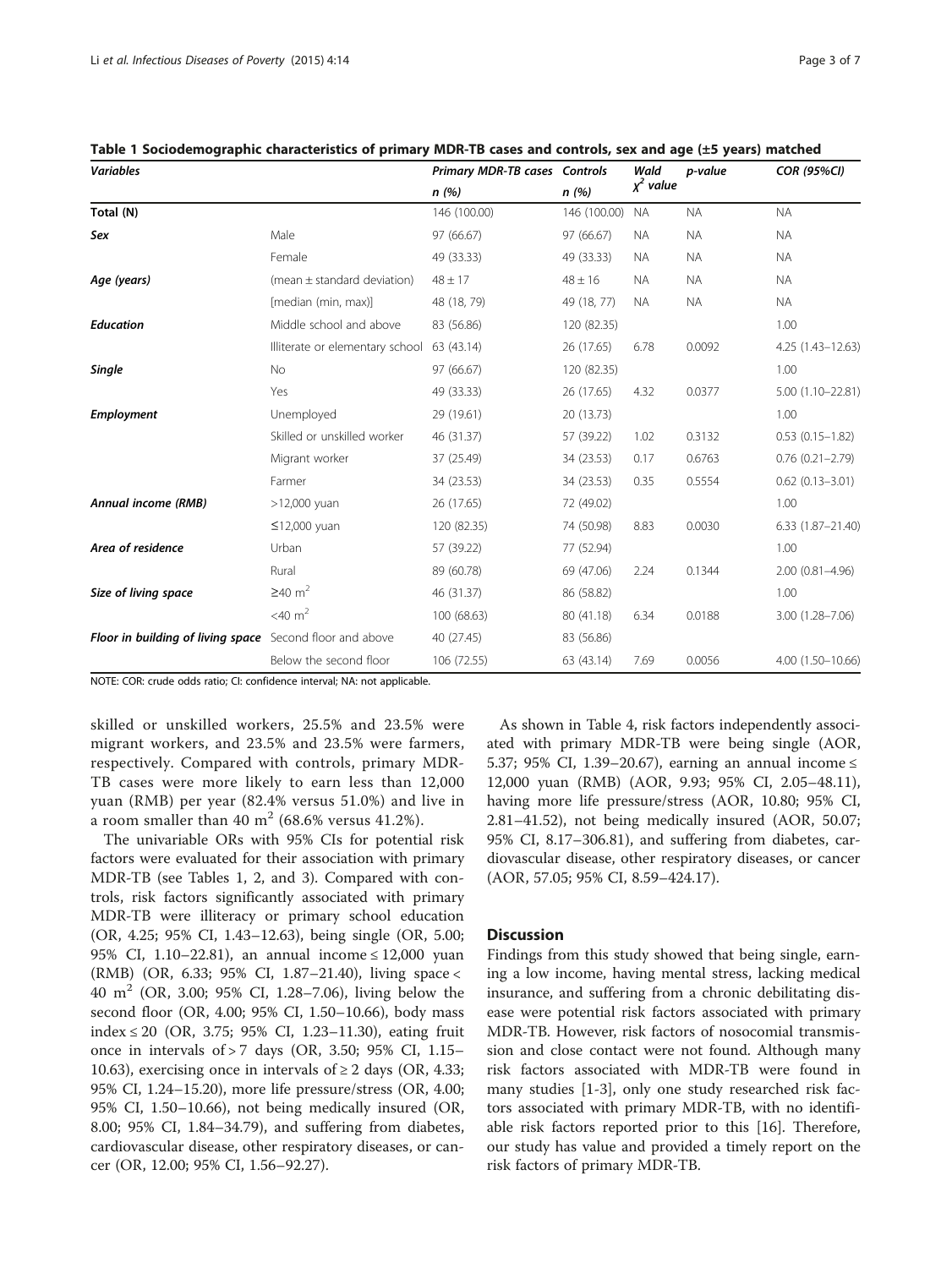| <b>Variables</b>                             |           | <b>Primary MDR-TB cases</b> | <b>Controls</b> | Wald                    | p-value   | <b>COR (95% CI)</b>  |
|----------------------------------------------|-----------|-----------------------------|-----------------|-------------------------|-----------|----------------------|
|                                              |           | n(%)                        | n (%)           | χ <sup>2</sup><br>value |           |                      |
| Total (N)                                    |           | 146 (100.00)                | 146 (100.00)    | <b>NA</b>               | <b>NA</b> | <b>NA</b>            |
| <b>Body mass index</b>                       | >20       | 92 (62.75)                  | 123 (84.31)     |                         |           | 1.00                 |
|                                              | $\leq$ 20 | 54 (37.25)                  | 23 (15.69)      | 5.52                    | 0.0188    | 3.75 (1.23-11.30)    |
| Interval of days of eating meat              | $\leq$ 1  | 92 (62.75)                  | 103 (70.59)     |                         |           | 1.00                 |
|                                              | >1        | 54 (37.25)                  | 43 (29.41)      | 0.61                    | 0.4346    | $1.36(0.63 - 2.97)$  |
| Interval of days of eating coarse food grain | $\leq$ 2  | 80 (54.90)                  | 86 (58.82)      |                         |           | 1.00                 |
|                                              | >2        | 66 (45.10)                  | 60 (41.18)      | 0.28                    | 0.5943    | $1.33(0.46 - 3.84)$  |
| Interval of days of eating fruit             | $\leq$ 7  | 94 (64.71)                  | 123 (84.31)     |                         |           | 1.00                 |
|                                              | >7        | 52 (35.29)                  | 23 (15.69)      | 4.88                    | 0.0271    | $3.50(1.15 - 10.63)$ |
| Hours of sleep each night                    | >7        | 89 (60.78)                  | 86 (58.82)      |                         |           | 1.00                 |
|                                              | $\leq$ 7  | 57 (39.22)                  | 60 (41.18)      | 0.04                    | 0.8475    | $0.93(0.44 - 1.98)$  |
| Interval of days of doing physical exercise  | $<$ 2     | 20 (13.73)                  | 49 (33.33)      |                         |           | 1.00                 |
|                                              | $\geq$ 2  | 126 (86.27)                 | 97 (66.67)      | 5.24                    | 0.0221    | 4.33 (1.24-15.20)    |
| More life pressure/stress                    | No        | 86 (58.82)                  | 129 (88.24)     |                         |           | 1.00                 |
|                                              | Yes       | 60(41.18)                   | 17 (11.76)      | 7.69                    | 0.0056    | 4.00 (1.50-10.66)    |
| Interval of weeks of going to crowded fields | >1        | 92 (62.75)                  | 103 (70.59)     |                         |           | 1.00                 |
|                                              | $\leq$ 1  | 54 (37.25)                  | 43 (29.41)      | 0.98                    | 0.3226    | $1.67(0.61 - 4.59)$  |
| Never smoking                                | Yes       | 92 (62.75)                  | 83 (56.86)      |                         |           | 1.00                 |
|                                              | No        | 54 (37.25)                  | 63 (43.14)      | 0.47                    | 0.4931    | $0.73(0.29 - 1.81)$  |
| Never drinking alcohol                       | Yes       | 72 (49.02)                  | 66 (45.10)      |                         |           | 1.00                 |
|                                              | No        | 74 (50.98)                  | 80 (54.90)      | 0.22                    | 0.6380    | $0.80(0.32 - 2.03)$  |

<span id="page-3-0"></span>Table 2 Daily behaviors of primary MDR-TB cases and controls, sex and age (±5 years) matched

NOTE: COR: crude odds ratio; CI: confidence interval; NA: not applicable.

Marital status, as one kind of sociodemographic characteristics, is often related to diseases, including TB. Studies in Henan and Hong Kong highlighted that marital status was independently associated with TB [\[19,20](#page-6-0)]. Being single was a risk factor for primary MDR-TB in this study, which was in agreement with many other studies that showed that single persons were more likely to develop TB [\[21,22](#page-6-0)]. Although there isn't an identifiable biological relationship between marital status and TB, single persons are more likely to lack social support

| Table 3 Medical experiences of primary MDR-TB cases and controls, sex and age (±5 years) matched |  |  |  |  |
|--------------------------------------------------------------------------------------------------|--|--|--|--|
|--------------------------------------------------------------------------------------------------|--|--|--|--|

| <b>Variables</b>                                                                          |     | <b>Primary MDR-TB cases</b> | <b>Controls</b> | Wald       | p-value   | <b>COR (95% CI)</b> |
|-------------------------------------------------------------------------------------------|-----|-----------------------------|-----------------|------------|-----------|---------------------|
|                                                                                           |     | n(%)                        | n(%)            | χ<br>value |           |                     |
| Total (N)                                                                                 |     | 146 (100.00)                | 146 (100.00)    | <b>NA</b>  | <b>NA</b> | <b>NA</b>           |
| <b>Medically insured</b>                                                                  | Yes | 97 (66.67)                  | 137 (94.12)     |            |           | 1.00                |
|                                                                                           | No  | 49 (33.33)                  | 9(5.88)         | 7.69       | 0.0056    | 8.00 (1.84-34.79)   |
| Being vaccinated with BCG vaccine                                                         | Yes | 77 (52.94)                  | 92 (62.75)      |            |           | 1.00                |
|                                                                                           | No  | 69 (47.06)                  | 54 (37.25)      | 1.28       | 0.2571    | $1.71(0.68 - 4.35)$ |
| <b>Ever visiting hospitals</b>                                                            | No  | 106 (72.55)                 | 94 (64.71)      |            |           | 1.00                |
|                                                                                           | Yes | 40 (27.45)                  | 52 (35.29)      | 0.79       | 0.3744    | $0.67(0.27 - 1.63)$ |
| Suffering from diabetes, cardiovascular disease,<br>other respiratory diseases, or cancer | No  | 109 (74.51)                 | 140 (96.08)     |            |           | 1.00                |
|                                                                                           | Yes | 37 (25.49)                  | 6(3.92)         | 5.70       | 0.0170    | 12.00 (1.56-92.27)  |
| Possible exposure to TB cases                                                             | No  | 80 (54.90)                  | 86 (58.82)      |            |           | 1.00                |
| $\sim$                                                                                    | Yes | 66 (45.10)                  | 60 (41.18)      | 0.13       | 0.7156    | $1.14(0.56 - 2.34)$ |

NOTE: COR: crude odds ratio; CI: confidence interval; NA: not applicable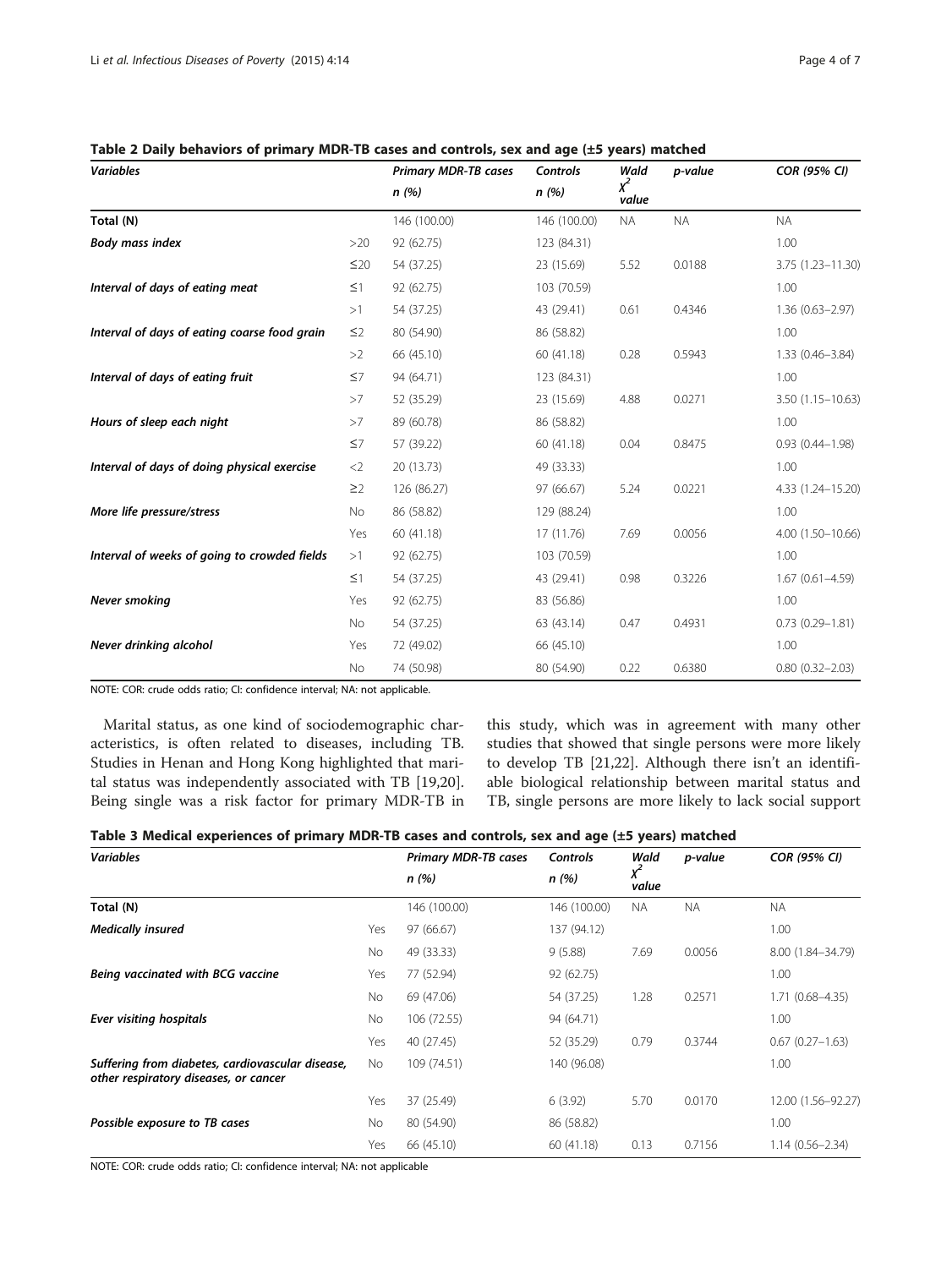| <b>Variables</b>                                                                                                     | Wald $x^2$ value | p-value | AOR (95% CI)         |
|----------------------------------------------------------------------------------------------------------------------|------------------|---------|----------------------|
| Single ( $No = 0$ , $Yes = 1$ )                                                                                      | 5.96             | 0.0146  | 5.37 (1.39 - 20.67)  |
| Annual income (RMB) (>12,000 yuan = $0, \le 12,000$ yuan = 1)                                                        | 8.13             | 0.0044  | $9.93(2.05 - 48.11)$ |
| More life pressure/stress ( $No = 0$ , $Yes = 1$ )                                                                   | 12.00            | 0.0005  | 10.80 (2.81-41.52)   |
| Being medically insured (Yes = 0, $No = 1$ )                                                                         | 8.76             | 0.0031  | 50.07 (8.17-306.81)  |
| Suffering from diabetes, cardiovascular disease, other respiratory diseases, or cancer ( $No = 0$ , $Yes = 1$ ) 6.46 |                  | 0.0110  | 57.05 (8.59-424.17)  |

<span id="page-4-0"></span>Table 4 Multivariable conditional logistic regression model showing risk factors independently associated with primary MDR-TB

NOTE: AOR: adjusted odds ratio; CI, confidence interval.

or be involved in high-risk behaviors, such as alcohol consumption, which potentially leaves them exposed to higher risks of infection of TB or MDR-TB than those with other marital statuses [[23,24\]](#page-6-0).

Like marital status, income levels are also interrelated with disease and health. In 2011, the WHO reported that most low-income countries had high TB and MDR-TB rates [[8\]](#page-5-0). A study in China suggested that low household economic conditions were associated with TB [\[19](#page-6-0)], and studies in Turkey and China found that a low socioeconomic status or poverty were associated with MDR-TB [[3,](#page-5-0)[25](#page-6-0)]. In this study, low income was also a risk factor associated with primary MDR-TB. Consequently, we infer that it is easy for TB patients in low-income communities to acquire MDR-TB because there is a lack of good medical services. With the increase of acquired MDR-TB patients in low-income communities, the general population has higher chances of contracting MDR-TB. In other words, inhabitants of low-income communities are more likely to become primary MDR-TB patients. This finding also suggests that primary transmission of MDR-TB is not extensive in the general population and still confined to low-income communities.

This study found that those who had high life pressures/stress were more likely to be primary MDR-TB patients, which was not shown in previous studies on MDR-TB [[1-6\]](#page-5-0). China's development comes an increasing pressure that can trigger higher levels of mental stress in both low-income and high-income groups. It is known that mental stress can affect health by inducing immunologic and cardiovascular changes [[26,27\]](#page-6-0). If mental stress develops into a severe mental illness, it might become a risk factor associated with TB [\[28](#page-6-0)]. Therefore, we speculate that mental stress induced by heavy life pressures can suppress the body's immune system and reduce the body's resistance, giving way to disease, such as infections of the upper respiratory tract [[29\]](#page-6-0), thus creating opportunities for the transmission of MDR-TB.

Our study also found that a lack of medical insurance was another risk factor associated with primary MDR-TB. Many studies in China showed that not having medical insurance influenced a patient's access to TB care,

due to the high cost of drugs, or led to failure of anti-TB treatment [[30](#page-6-0),[31](#page-6-0)]. This might also indicate that medical insurance affects medical-seeking behaviors and medical services, and perhaps TB is representative of many diseases impacted by medical insurance. Most people without medical insurance in China probably delay medical-seeking behaviors, which worsen conditions in the body and unavoidably erode its defense mechanisms. Therefore, it is easy to understand that those who cannot afford medical insurance are more likely to be infected with MDR-TB.

Among the risk factors independently associated with primary MDR-TB in our study, suffering from diabetes, cardiovascular disease, other respiratory diseases, or cancer was another biologic risk factor. All these diseases fall into the chronic debilitating disease category. Previous studies confirmed that chronic debilitating diseases, such as diabetes, chronic respiratory diseases, and solidorgan malignancy, were risk factors for TB [[32](#page-6-0)-[34\]](#page-6-0). Another study reported that the impaired immunity in type 2 diabetes possibly increased susceptibility to infection with resistant strains of TB [[35\]](#page-6-0), which is consistent with our finding. Chronic debilitating diseases that can impair or suppress the body's immunity potentially increase the risks for primary MDR-TB.

The independent risk factors for primary MDR-TB in our study are related to sociodemographic characteristics, daily behaviors, and medical experiences. This points to the fact that the risk factors associated with TB in general are not too dissimilar to risk factors associated with MDR-TB, perhaps because primary MDR-TB is one of the subgroups of TB. Therefore, it seems that usual TB control measures would also be applicable to primary MDR-TB patients. Despite this, the findings of this study can provide specific clues for monitoring new TB cases with high risk factors for MDR-TB, and even identifying MDR-TB transmission hotspots in the general population [[36](#page-6-0)]. The study can also provide specific clues for improving the integrated, comprehensive, interventional response packages that are used to control primary transmission of MDR-TB. An effective way of doing this is enhancing the social support, living standards, and medical security of the lower social class in China.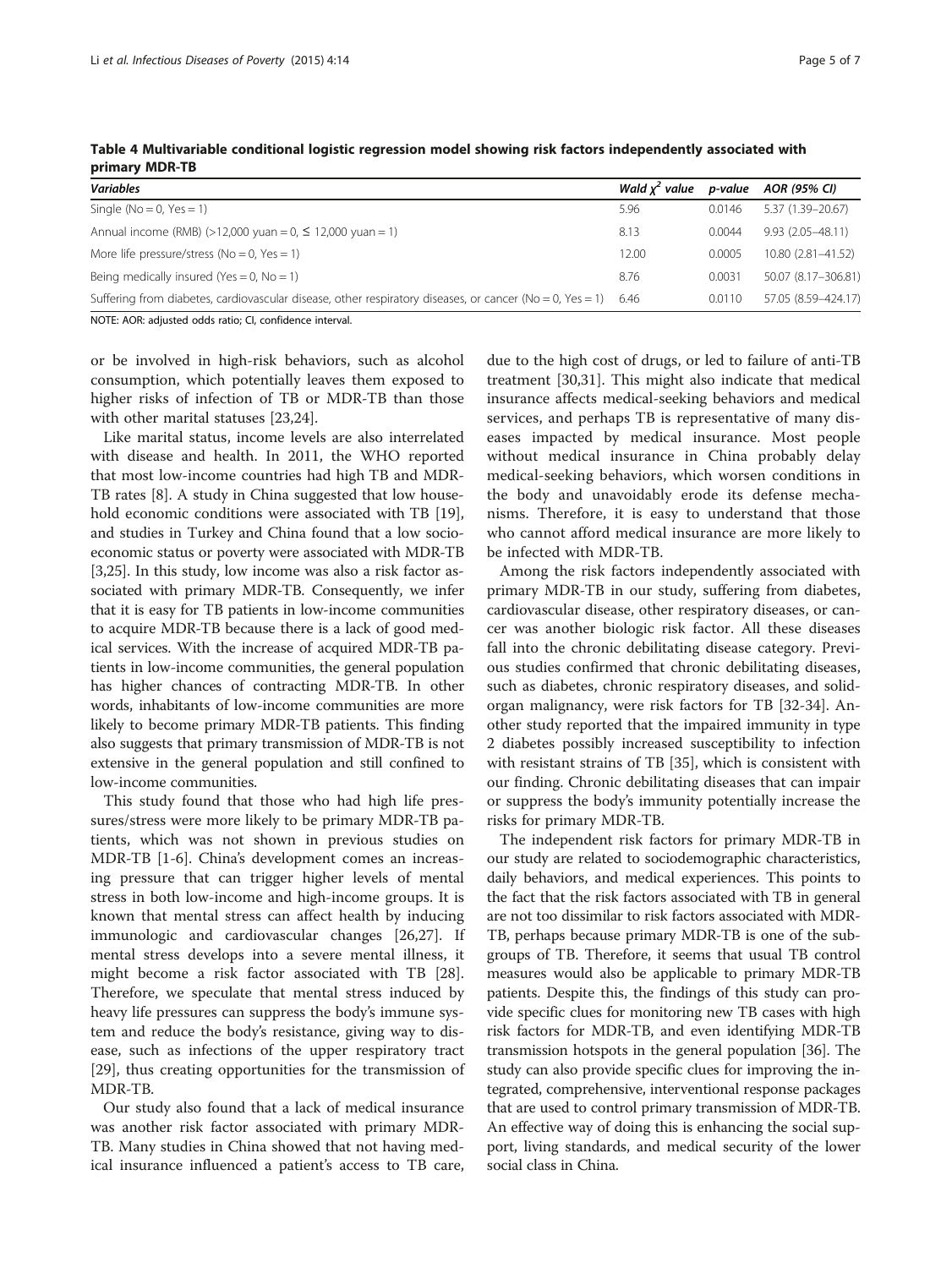<span id="page-5-0"></span>Before summing up the main points of this study, we must outline its limitations. We collected data of primary MDR-TB cases and healthy controls in previous years, so recall biases were unavoidable and potentially affected the results. Data such as annual income, size of living space, and interval of days when certain foods were eaten might be inaccurate as it was collected by self-reporting. Additionally, there were some primary MDR-TB cases who were from rural areas adjacent to urban areas, but as we could not find appropriate healthy controls from their areas (according to their age and gender), we had to select the controls from the urban areas. Despite these limitations, our study provided some useful information for understanding risk factors of primary MDR-TB in China.

## Conclusion

This matched case–control study identified risk factors associated with primary MDR-TB in Henan province, China. These included being single, having a low income, being mentally stressed, not being medically insured, and suffering from a chronic debilitating disease. On the contrary, other risk factors such as nosocomial transmission and close contact were not found. Perhaps it can be inferred from these findings that, currently, primary transmission of MDR-TB is not confined to nosocomial transmission and close contact, but is confined to low-income groups in the general population. These findings can be helpful to identify new TB cases with high risk factors for primary MDR-TB, and to improve the comprehensive, interventional response packages that are used to control primary MDR-TB by improving social support, living standards, and medical security of lower social groups in China.

# Additional files

[Additional file 1:](http://www.idpjournal.com/content/supplementary/s40249-015-0045-1-s1.pdf) Multilingual abstracts in the six official working languages of the United Nations.

[Additional file 2:](http://www.idpjournal.com/content/supplementary/s40249-015-0045-1-s2.doc) The structured questionnaire.

### Competing interests

The authors declare that they have no competing interests.

#### Authors' contributions

Conceived and designed the experiments: W-B L, Y-Q Z, X-X L. Performed the experiments: W-B L, Y-Q Z, J X, Z-Y M, Y-H Q. Analyzed the data: W-B L, Y-Q Z, X-X L. Contributed reagents/materials/analysis tools: X-X L. Provided constructive opinions and suggestions: J X, Z-Y M, Y-H Q. Wrote the paper: W-B L, X-X L. Study supervision: J X, Z-Y M, Y-H Q, X-X L. All authors read and approved the final manuscript.

#### Authors' information

Wei-Bin Li and Yan-Qiu Zhang are the co-first authors.

#### Acknowledgments

We are grateful to the staff of the CDCs and TB dispensaries involved in this study in Henan province, China, and to all the participants for sharing their experiences with us.

#### Author details

<sup>1</sup>Institute for Tuberculosis Control and Prevention of Kaifeng prefecture, Henan Province, Kaifeng 475000, People's Republic of China. <sup>2</sup>Henan Center for Disease Control and Prevention, Zhengzhou 450016, PRC. <sup>3</sup>National Center for Tuberculosis Control and Prevention, Chinese Center for Disease Control and Prevention, 155 Changbai Road, Changping District, Beijing 102206, PRC.

### Received: 16 December 2014 Accepted: 10 March 2015 Published online: 24 March 2015

## References

- 1. Faustini A, Hall AJ, Perucci CA. Risk factors for multidrug resistant tuberculosis in Europe: a systematic review. Thorax. 2006;61:158–63.
- 2. Diande S, Sangare L, Kouanda S, Dingtoumda BI, Mourfou A, Ouedraogo F, et al. Risk factors for multidrug-resistant tuberculosis in four centers in Burkina Faso, West Africa. Microb Drug Resist. 2009;15:217–21.
- 3. Tanrikulu AC, Abakay A, Abakay O. Risk factors for multidrug-resistant tuberculosis in Diyarbakir, Turkey. Med Sci Monit. 2010;16:PH57–62.
- 4. Hu Y, Mathema B, Wang W, Hoffner S, Kreiswirth B, Xu B. Prevalence of multidrug-resistant pulmonary tuberculosis in counties with different duration of DOTS implementation in rural China. Microb Drug Resist. 2008;14:227–32.
- 5. Jain A, Mondal R, Prasad R, Singh K, Ahuja RC. Prevalence of multidrug resistant Mycobacterium tuberculosis in Lucknow, Uttar Pradesh. Indian J Med Res. 2008;128:300–6.
- 6. Sanchez-Padilla E, Dlamini T, Ascorra A, Rusch-Gerdes S, Tefera ZD, Calain P, et al. High prevalence of multidrug-resistant tuberculosis, Swaziland, 2009–2010. Emerg Infect Dis. 2012;18:29–37.
- 7. World Health Organization. Multidrug and extensively drug-resistant TB (M/XDR-TB): 2010 global report on surveillance and response. Geneva, Switzerland: World Health Organization Press; 2010.
- 8. World Health Organization. Global tuberculosis control: WHO report 2011. Geneva, Switzerland: World Health Organization Press; 2011.
- 9. Ridzon R, Kenyon T, Luskin-Hawk R, Schultz C, Valway S, Onorato IM. Nosocomial transmission of human immunodeficiency virus and subsequent transmission of multidrug-resistant tuberculosis in a healthcare worker. Infect Control Hosp Epidemiol. 1997;18:422–3.
- 10. Cobo J, Asensio A, Moreno S, Navas E, Pintado V, Oliva J, et al. Risk factors for nosocomial transmission of multidrug-resistant tuberculosis due to Mycobacterium bovis among HIV-infected patients. Int J Tuberc Lung Dis. 2001;5:413–8.
- 11. Vella V, Racalbuto V, Guerra R, Marra C, Moll A, Mhlanga Z, et al. Household contact investigation of multidrug-resistant and extensively drug-resistant tuberculosis in a high HIV prevalence setting. Int J Tuberc Lung Dis. 2011;15:1170–5.
- 12. Gilpin CM, Simpson G, Vincent S, O'Brien TP, Knight TA, Globan M, et al. Evidence of primary transmission of multidrug-resistant tuberculosis in the Western Province of Papua New Guinea. Med J Aust. 2008;188:148–52.
- 13. Vazquez-Gallardo R, Anibarro L, Fernandez-Villar A, Diaz-Cabanela D, Cruz-Ferro E, del Molino ML P, et al. Multidrug-resistant tuberculosis in a low-incidence region shows a high rate of transmission. Int J Tuberc Lung Dis. 2007;11:429–35.
- 14. Zhao M, Li X, Xu P, Shen X, Gui X, Wang L, et al. Transmission of MDR and XDR tuberculosis in Shanghai, China. PLoS One. 2009;4:e4370.
- 15. Hu Y, Hoffner S, Jiang W, Wang W, Xu B. Extensive transmission of isoniazid resistant M. tuberculosis and its association with increased multidrug-resistant TB in two rural counties of eastern China: a molecular epidemiological study. BMC Infect Dis. 2010;10:43.
- 16. Otero L, Krapp F, Tomatis C, Zamudio C, Matthys F, Gotuzzo E, et al. High prevalence of primary multidrug resistant tuberculosis in persons with no known risk factors. PLoS One. 2011;6:e26276.
- 17. World Health Organization. Guidelines for surveillance of drug resistance in tuberculosis (Second Edition). Geneva, Switzerland: World Health Organization Press; 2003.
- 18. Disease Control Bureau of the Ministry of Health, Department of Medical Administration of the Ministry of Health, Chinese Center for Disease Control and Prevention. Guidelines for implementing the national tuberculosis